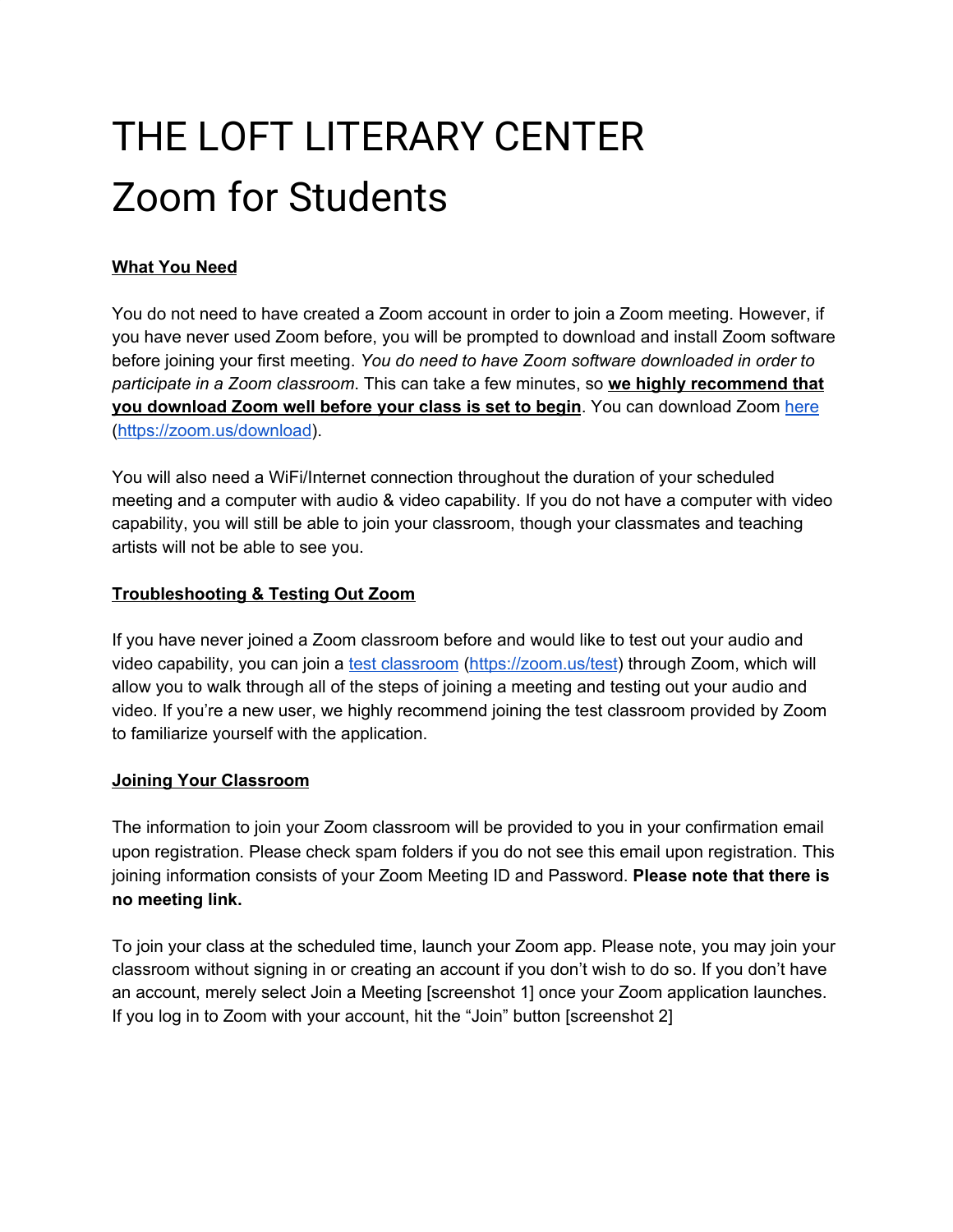

# **Your Classroom ID & Password**

All Loft Zoom classrooms require a meeting ID and password. If you are in a multi-week class, your meeting ID and password will remain the same for the duration of your class. Please hold on to this information, it is how you will join your classroom in the future. You will need your meeting ID and password for each scheduled session of your class.

Once you follow the steps listed above in "Joining your Classroom" you will see the following pop-up:

 $\Box$  Zoom

 $\times$ 

# **Join Meeting**



Enter the classroom ID into the top bar, and then click Join. You will then be prompted to enter your password. Once this password has been entered, click "Join with Video" to enter your classroom.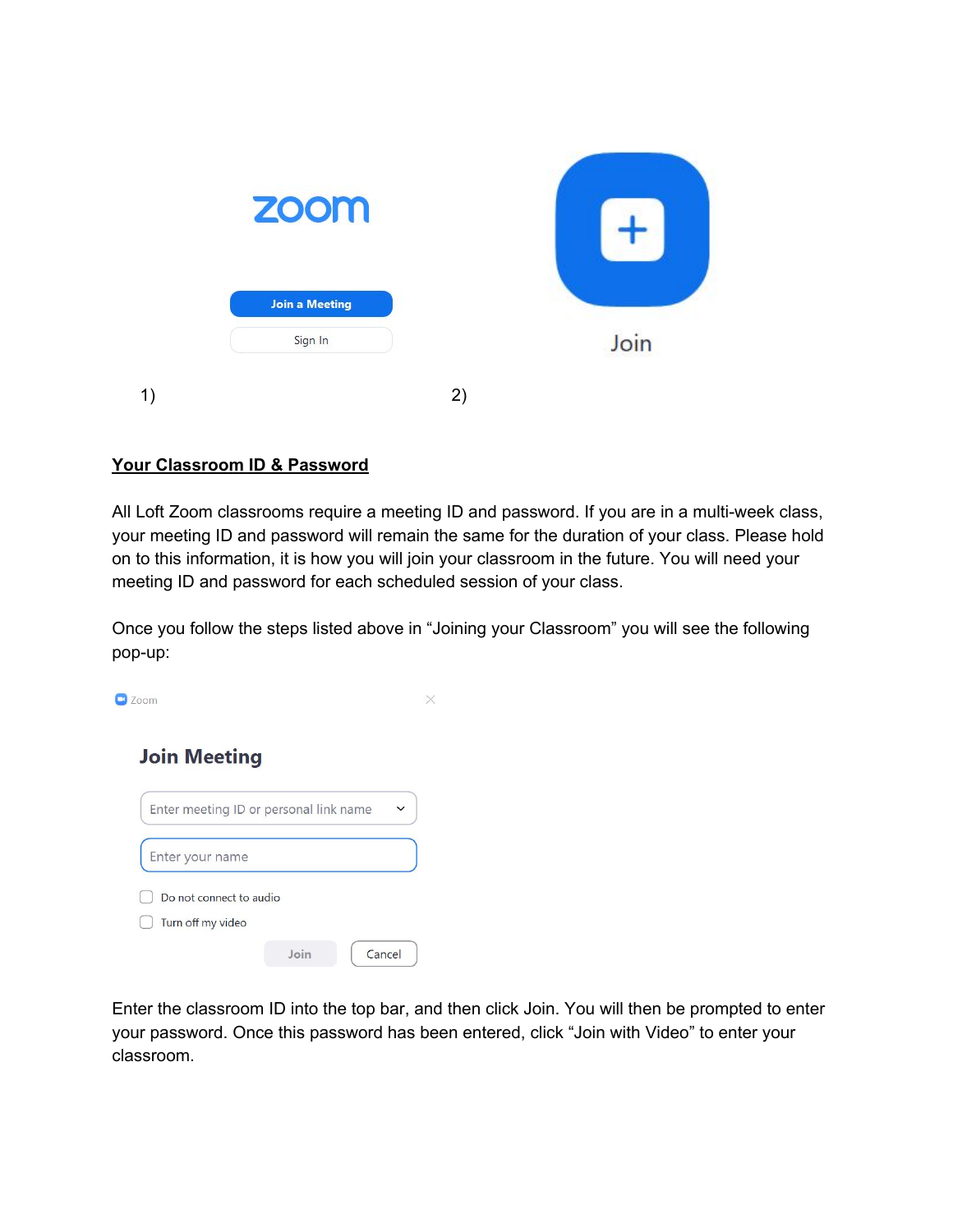

# **Zoom Toolbar:**

Your Zoom toolbar is found at the bottom of your screen. This toolbar will "hide" if your mouse is inactive. Dragging your mouse across the screen will bring up this toolbar.



On the left hand side of the toolbar you will see your audio and visual controls. This will allow you to mute your video, change your microphone settings, and start and stop your video. This is the first place to look should you have any issues with broadcasting your video or audio.



If you see a red line through either your microphone or video icon, it means you have muted yourself or turned off your video. Clicking this again should turn your video or microphone back on. We highly recommend muting yourself until you are ready to speak, as this cuts down on feedback and background noise.



# **Chat Function:**

You can use your chat function to ask questions or share links. Click the Chat icon to pull up the chat. Please note that what you post in the chat will be sent to everyone in your class. Chatting directly to one student or your teaching artist is likewise not private, as your chats are archived. Please be considerate of your classmates and teaching artists when using this function!

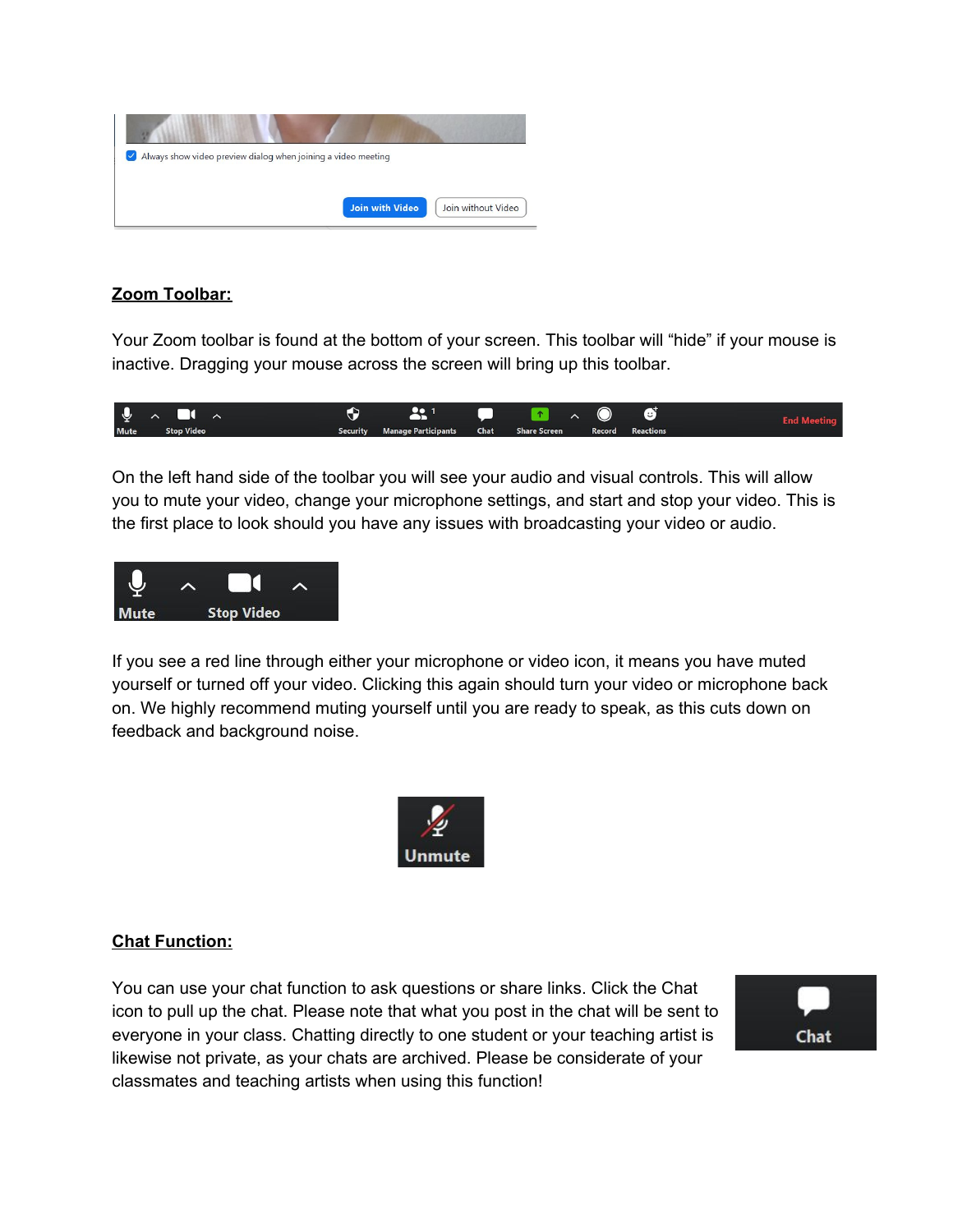# **Ending Your Meeting**

Your teaching artist will end your meeting once your session ends. Please be mindful of the time. If you accidentally leave the meeting before your scheduled end-time, you may log back in by following the "Joining Your Classroom" steps listed above.

# **Security**

Zoom classrooms are managed by the Loft. Links are not shared or posted publicly by the Loft or Loft staff members. You will be provided a classroom password for added security. We kindly request that you do not share your classroom ID or password with others. Students do not have the ability to record classroom sessions. If your teaching artist records your class session for any reason you will be notified and offered the chance to opt out by turning off your microphone and video.

# **Accessibility**

If you need assistance, or have concerns about accessibility when it comes to your Zoom classroom please contact 612-379-8999.

Please note that all classes will have the option of live closed captioning. Please communicate to the teaching artist ahead of time that you would like to utilize this feature to ensure the teaching artist enables captioning.

You will be able to select the 'Live Transcript' button on your navigation bar and then select "Show Subtitle" from the popup that appears.

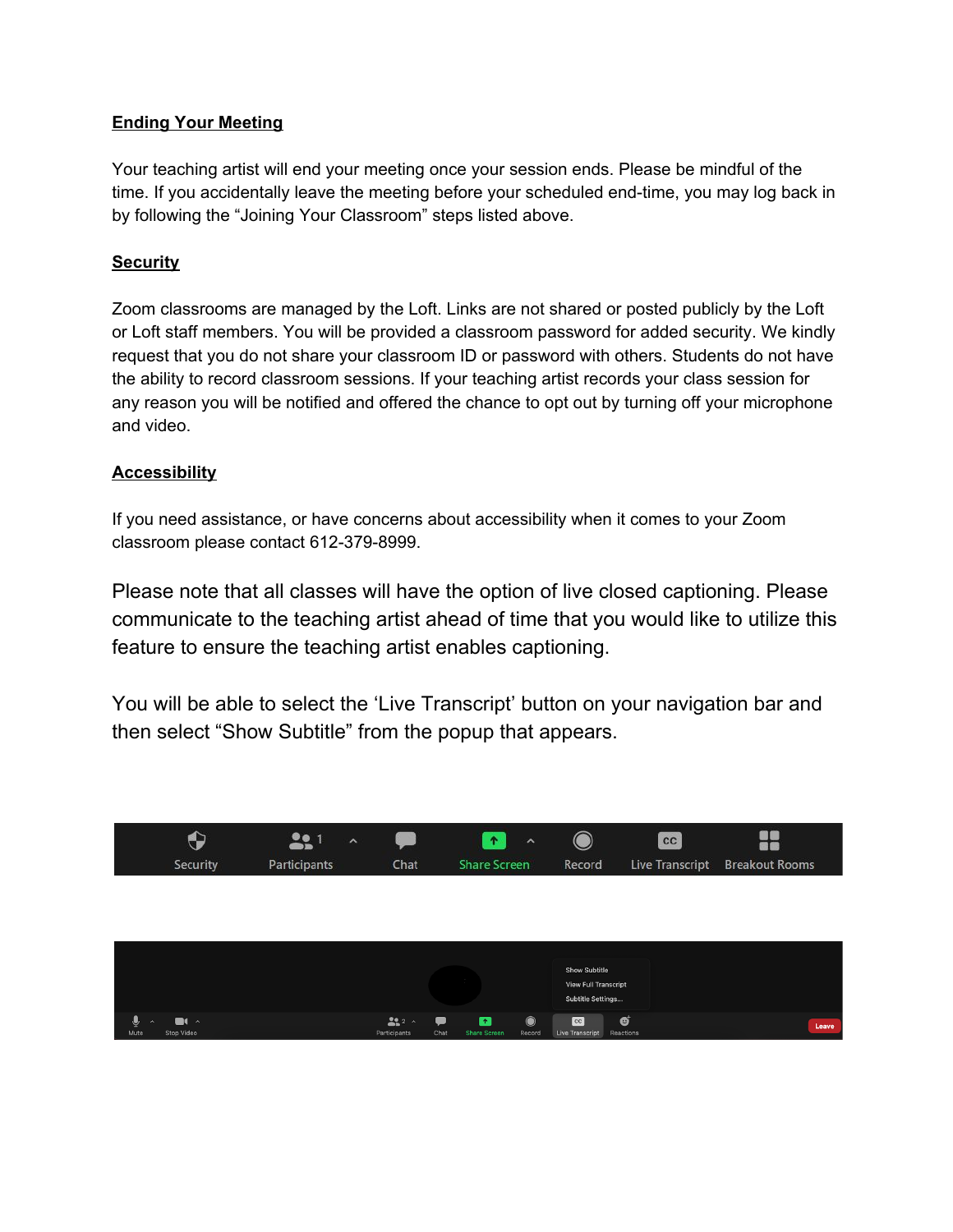Once enabled, the auto transcription will appear at the bottom of your screen in white text with a black background.



There are some additional options when using closed captions in a Zoom meeting. To see them, click on the Live Transcript button again. The same menu will pop-up.

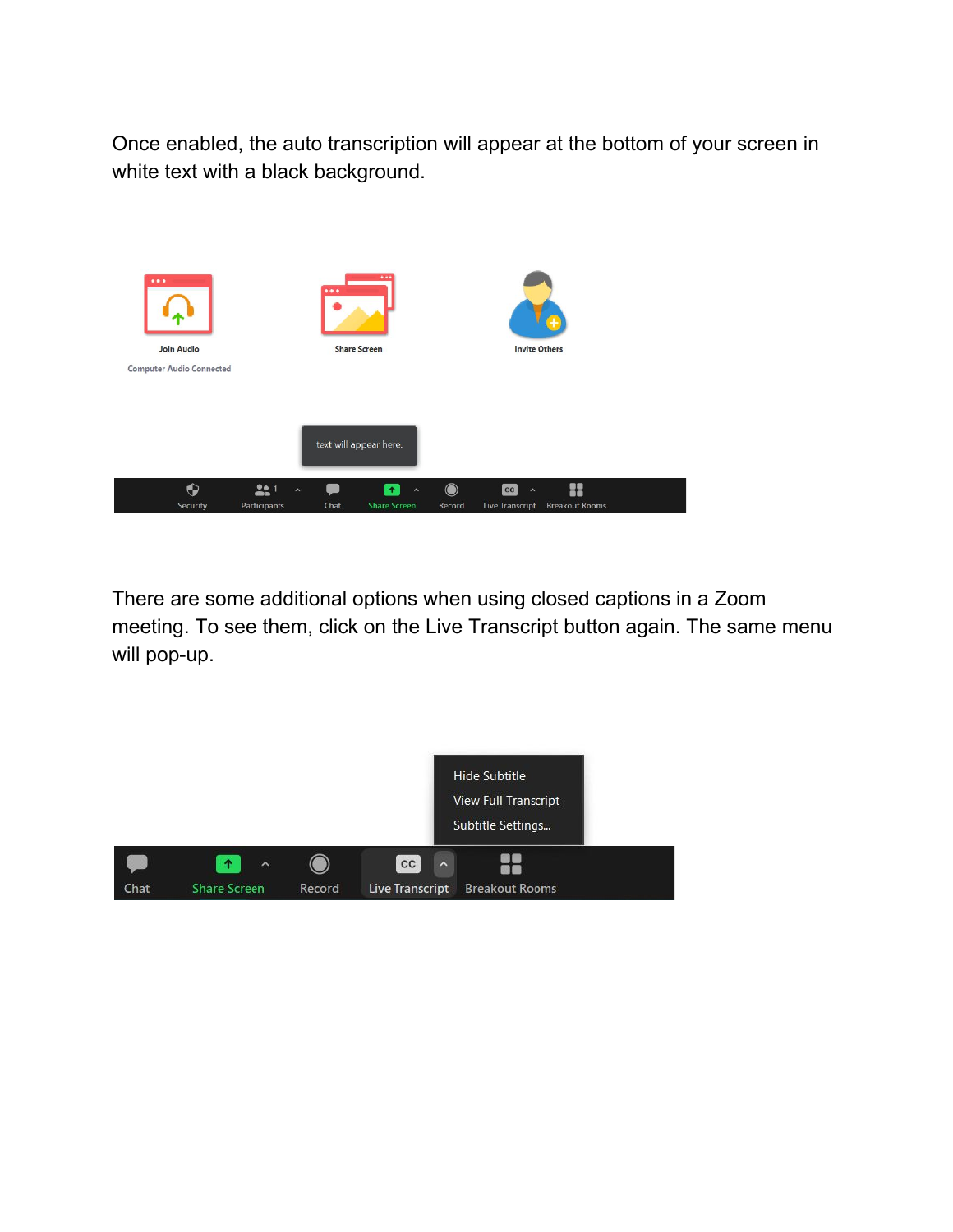To view the full transcript, select 'View Full Transcript'.



The full transcript will appear on the right side of the screen. Please note this will appear in place of the chat function.

| C Zoom Meeting<br>$\circ$ $\bullet$                              |                                              | Talking: Claire Goulson                                                                   |                                                                         |     | $\Box$<br>$\times$<br>$\qquad \qquad -$<br>Transcript<br>$\check{~}$<br>Q Search transcript                           |
|------------------------------------------------------------------|----------------------------------------------|-------------------------------------------------------------------------------------------|-------------------------------------------------------------------------|-----|-----------------------------------------------------------------------------------------------------------------------|
|                                                                  | <b>Meeting Topic:</b><br>Host:               | My Meeting<br>Claire Goulson                                                              |                                                                         |     | CG Claire Goulson<br>13:30:17<br>text will appear here.<br>13:34:12<br>This is where the full transcript will appear. |
|                                                                  |                                              |                                                                                           |                                                                         |     |                                                                                                                       |
|                                                                  |                                              |                                                                                           |                                                                         |     |                                                                                                                       |
| $\frac{1}{2}$<br>∙<br>$\mathbf{A}$<br><b>Start Video</b><br>Mute | $\ddot{\bullet}$<br>Security<br>Participants | $221 - 4$<br>$\bullet$<br>$\bullet$<br>$\hat{\phantom{a}}$<br><b>Share Screen</b><br>Chat | ×<br>$\bullet$<br>cc<br>$\sim$<br>Record Live Transcript Breakout Rooms | End | Save Transcript<br>Powered by Otter.al                                                                                |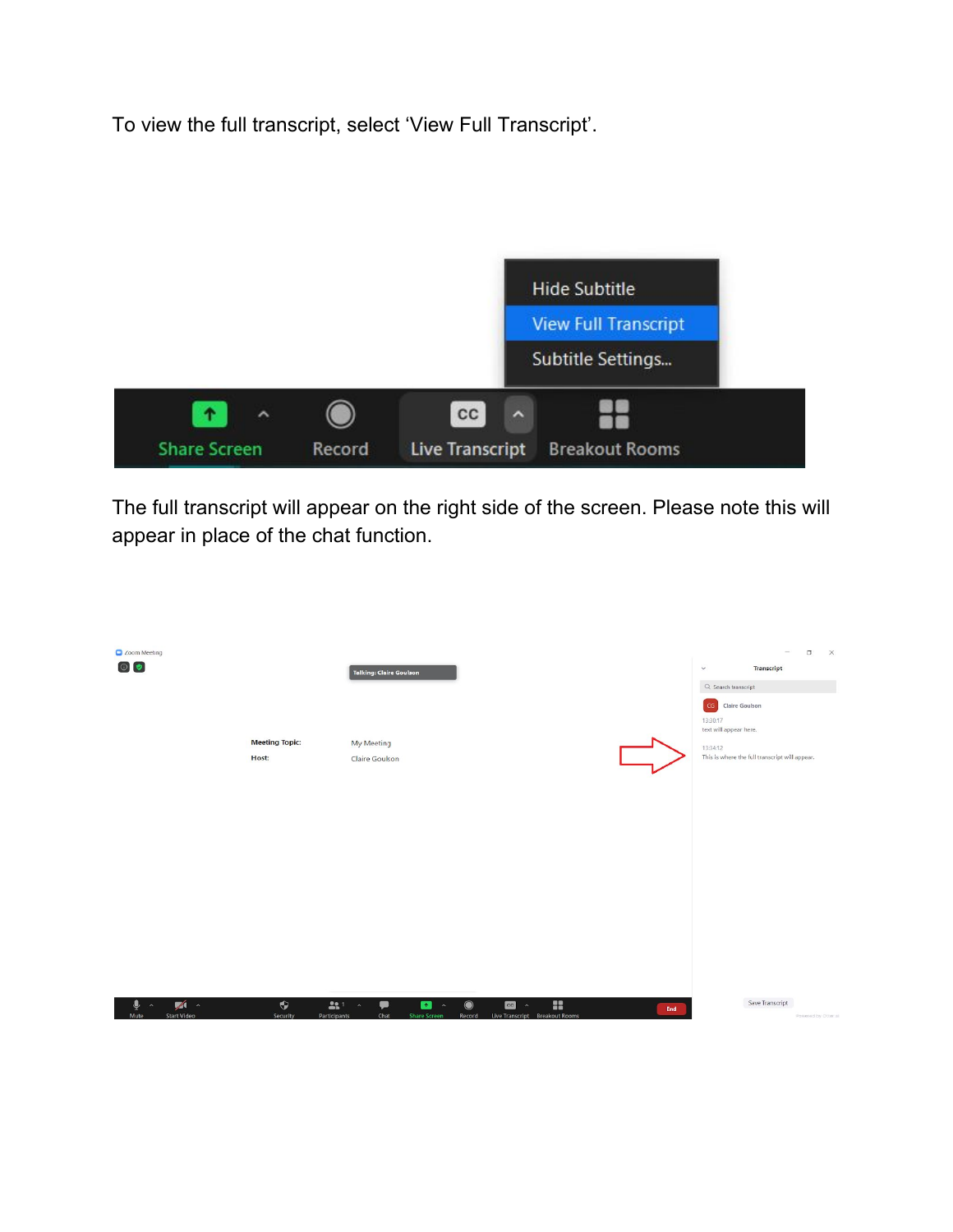If for any reason you'd like to hide the subtitles, select 'Hide Subtitle'. This will remove the transcript from your screen.



If you need to change the size of the closed captions, select 'Subtitle Settings...'